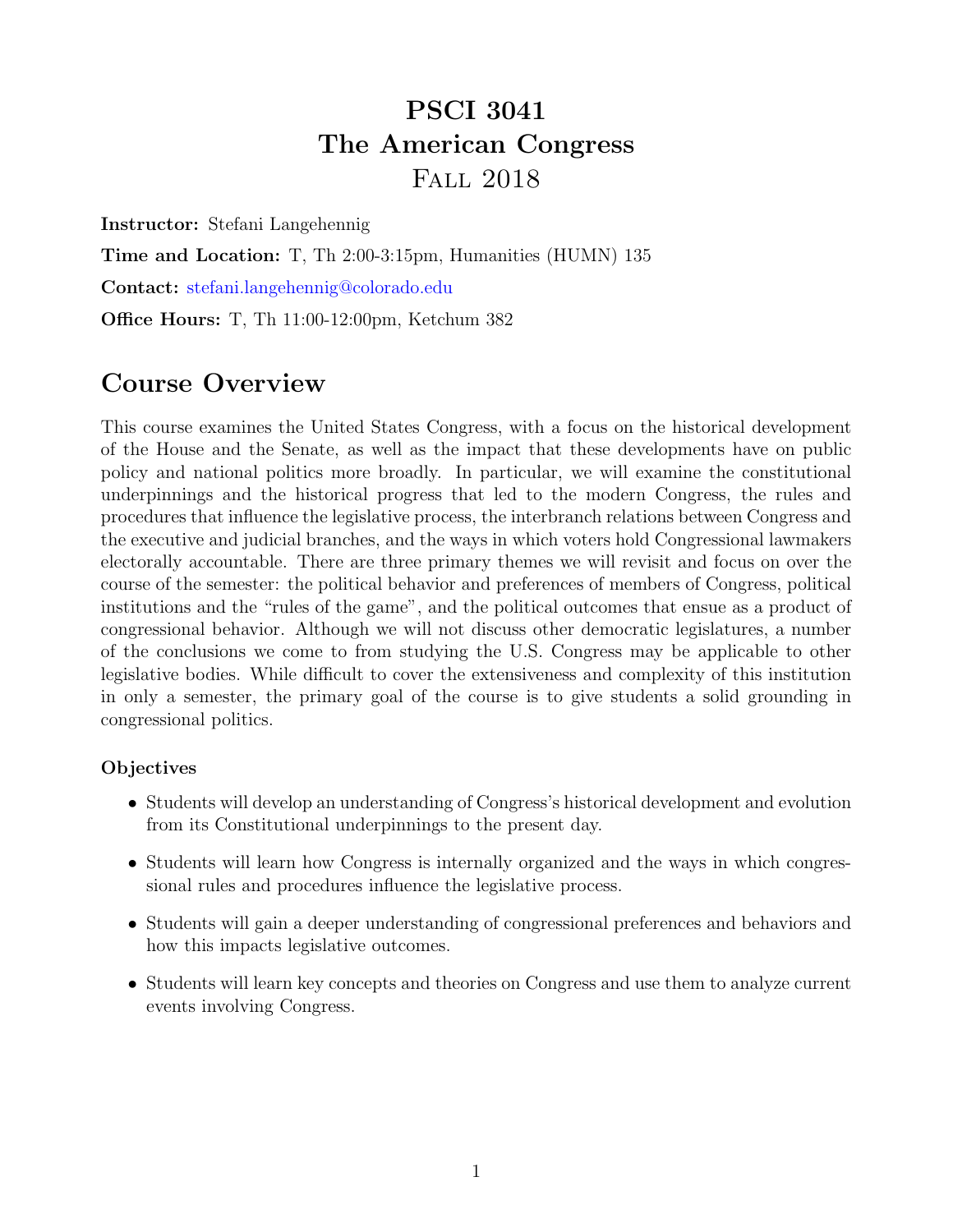# Requirements

## Prerequisites

There are no prerequisites for this course. However, before taking this class some familiarity with American politics is strongly encouraged, as well as completion of PSCI 1101: The American Political System.

## Textbook/Readings

The required reading for this course comes from textbooks, political science journal articles, and other various sources. The textbooks, listed below, can be found bundled together at the CU Bookstore or on [Amazon.com.](https://www.amazon.com/Congress-Its-Members-Reconsidered/dp/1506391370) Other course readings that are not in the required textbooks will be posted online.

- 1. Davidson, Roger H., Walter J. Oleszek, Frances E. Lee, and Eric Schickler. 2018. Congress and its Members, 16th ed. Thousand Oaks, California: CQ Press. ("DOLS" in course outline)
- 2. Dodd, Lawrence C. and Bruce I. Oppenheimer. 2017. Congress Reconsidered, 11th ed. Thousand Oaks, California: CQ Press. ("DO" in course outline)

# Evaluation

The grade you earn in this class will be based primarily on your understanding of the reading material and lectures from the course. Your final grade will consist of the following assignments and exams:

- 1. Two Memos 15% each, 30% total grade
- 2. Midterm 20%
- 3. Final Exam 20%
- 4. Class Attendance and Participation 30%

## Letter Grade Distribution

| A      | 73-76 | $\left( \ \right)$ |
|--------|-------|--------------------|
| $A -$  | 70-72 | $C_{\tau}$         |
| $B+$   | 67-69 | $D+$               |
| B      | 63-66 | Ð                  |
| B-     | 60-62 | $\Gamma$           |
| $( )+$ | < 60  | F                  |
|        |       |                    |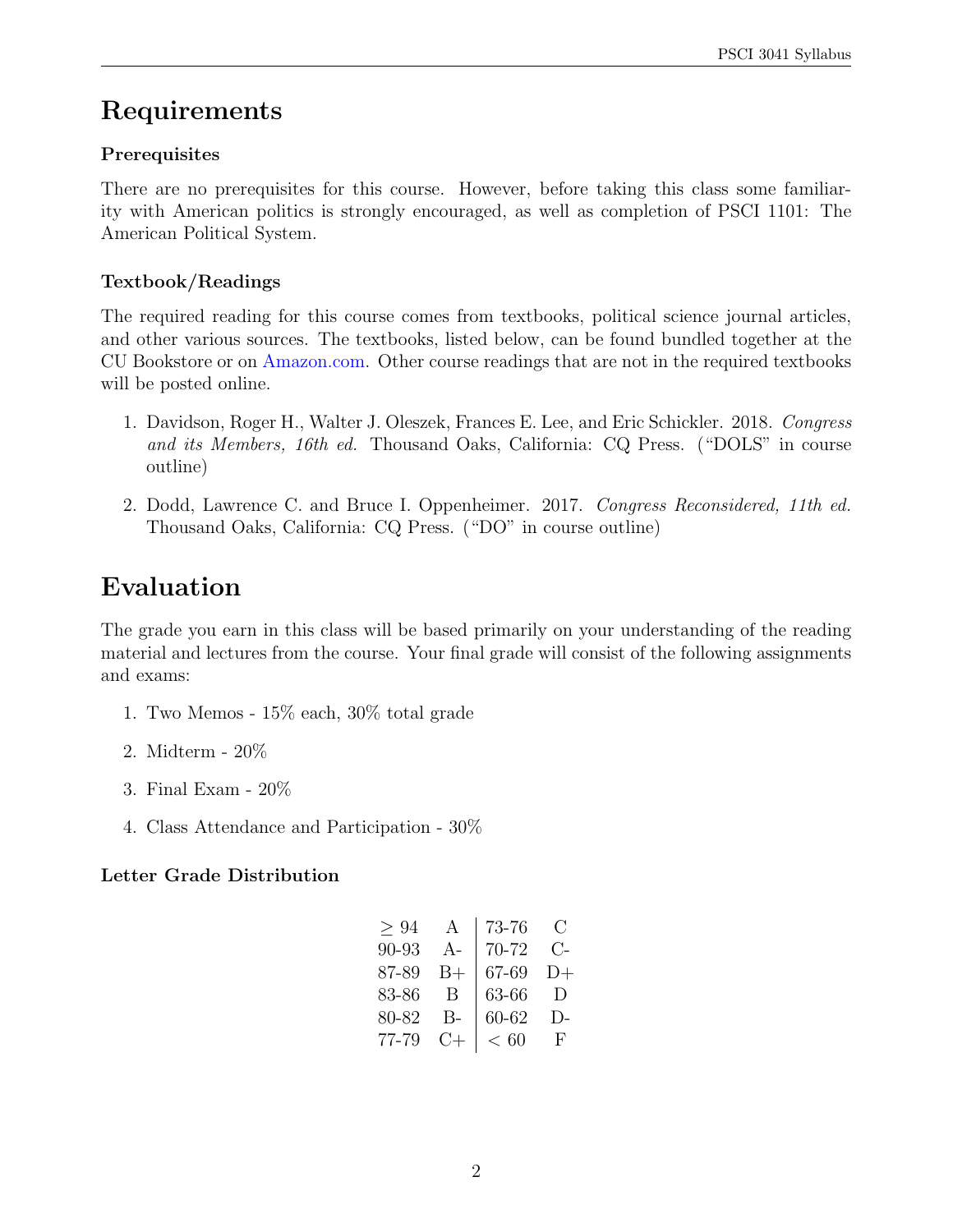### Memos

Throughout the semester, you will be responsible for choosing two separate weeks in which you will write a 2-page, single-spaced summary synthesizing the week's reading and how it relates to current events surrounding Congress.<sup>[1](#page-2-0)</sup> The intended goal is to get you to engage more deeply in the readings for that week and to analyze the real world implications of the readings' major insights. For example, you may choose to write your memo on the readings covering congressional elections, as the current events will be quite ripe given it is a midterm election year. You will be required to choose the weeks for which you will write on Tuesday of the second week of class  $(9/4)$ . Memos will be due at the start of class on the last day we meet that week. Failure to turn in a paper at the end of the week you chose will result in a penalization to your grade (see Late Work policy below).

## Exams (Midterm and Final)

The exams contain both multiple choice, short answer, and essay questions. Each exam will cover only the material since the previous exam, including the final exam. The material will include all readings on the syllabus and all of the information covered in lectures. You will not be allowed to use your books, readings, or other materials on the exams (closed book and closed note). Make-up exams will only be given when a student provides proof of a university-excused absence. The make-up exam may be a different format than the regularly scheduled exam. I must be notified before an absence arises. If this is not feasible because of an emergency, you must contact me as soon as possible to reschedule an exam.

#### Class Attendance & Participation

In order to maximize class time, it is important that everyone comes to class prepared to discuss material from previous lectures and the week's readings. This portion of the grade reflects my evaluation of your participation in class discussion, engagement during class, and weekly attendance. Life happens, so everyone is allowed three free absences, no questions asked. If you miss more than three classes, each additional absence will result in a 10% reduction in this portion of your grade. Students who miss more than 50% of lectures will receive zero credit for attendance and participation. Attendance will be taken using clicker questions. Clickers can be purchased at the [CU Bookstore.](https://www.cubookstore.com/)

## Classroom Policies

### Late Work

It is expected that you come to class having the week's readings and any other due assignments completed. Assignments submitted after the deadline in the syllabus will be penalized by 5 percentage points (a 95% would become a 90%). For every additional 24 hours after this you will lose another 5% on your grade.

<span id="page-2-0"></span><sup>&</sup>lt;sup>1</sup>These are to be in 12 point (readable) font with 1 inch margins. You will need to turn in a hard copy the day it is due, as well as upload an electronic copy to Canvas.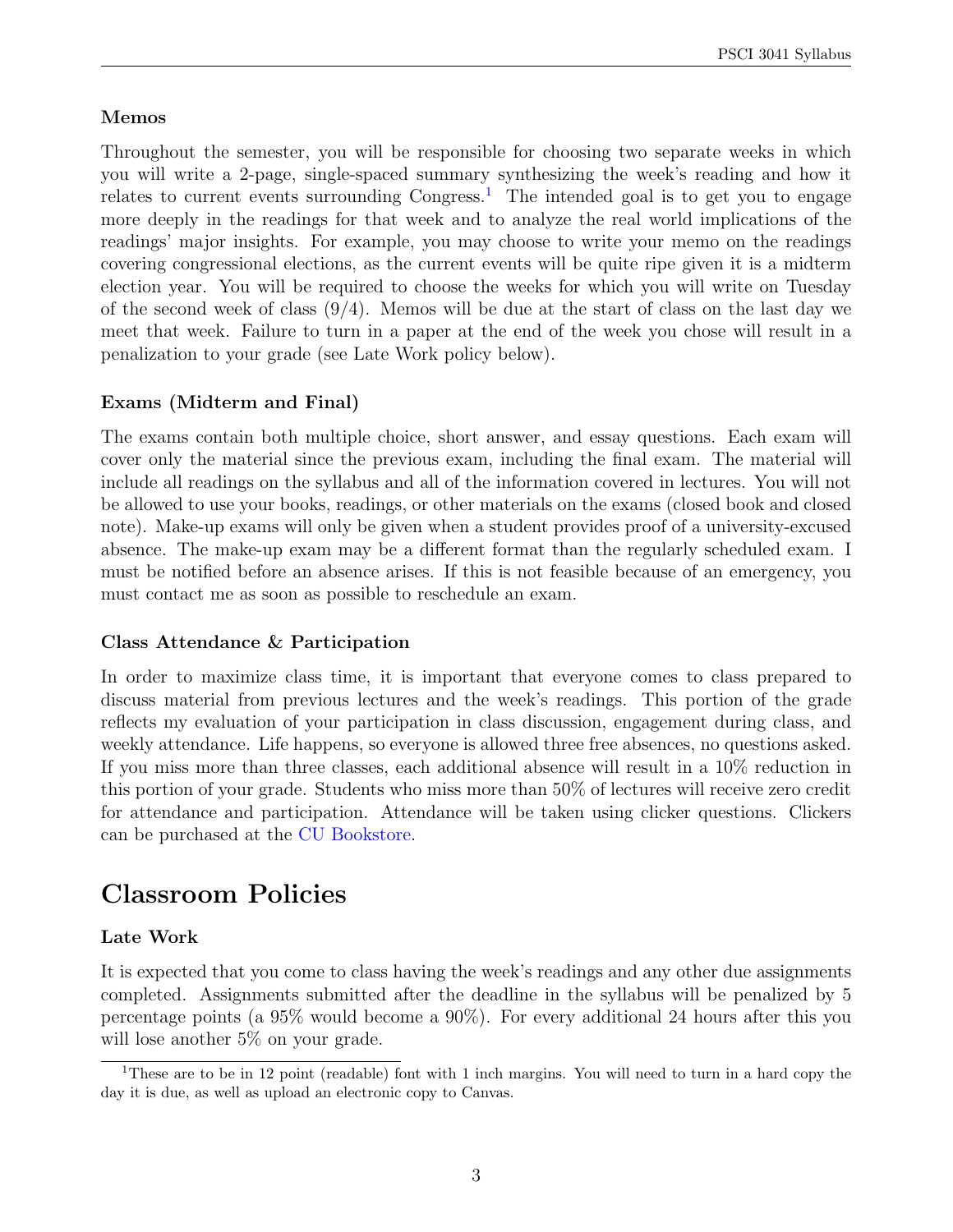## Grade Appeals

If you wish to challenge a grade earned on any work for any reason apart from an obvious calculation error, I ask that you wait at least 48 hours and then email me with a request to meet to discuss your performance.

## Plagiarism & Cheating

Any form of academic plagiarism and/or cheating will not be tolerated. Plagiarism on any work done in the class will result in you automatically failing the course and being reported to the Honor Code Council. Examples of plagiarism include, but are not limited to, the following: failing to use quotation marks when directly quoting sources; failing to document distinct ideas from sources; making up sources; and copying information from sources found on the Internet. Cheating includes using materials not authorized by the instructor or receiving assistance not authorized by the instructor during an examination or other academic activity. Please see the note below on CU's policy regarding academic integrity.

## Technology

Please turn off or silence all electronic devices when you enter the classroom. This includes cell phones, laptops, tablets, etc. Using technology in class distracts both the user of the technology and those around them. Exceptions will be made for technology that is necessary for medical purposes. If this is the case, please provide documentation for this requirement at the beginning of the semester. If you need to access to your cell phone because of an ongoing emergency situation, please speak to me at the start of class to let me know. [This](https://www.npr.org/2016/04/17/474525392/attention-students-put-your-laptops-away) article provides a nice overview on why a technology-free classroom is most effective for learning.

## Email and Web Communication

An email list has been setup to contact the class with updates, additional readings, and announcements. It is your responsibility to regularly check your University email account for updates. Students will be held accountable for assignments and syllabus changes communicated via email, and I will always give you reasonable notice for any changes. Having missed an important deadline or a change in the schedule because you failed to check your email is not a valid excuse. I will answer all emails within 48 hours. We will also use Canvas in this course. The most updated syllabus, readings, and other course announcements can be found here. It is highly recommended that you regularly check this website.

## Classroom Environment

In this course we will occasionally discuss contentious topics about which you or others may have strong feelings. For this class to be successful there must always be civil and open discourse on the topics at hand. This requires that each student share their opinion, but in a respectful and informed way. Everyone should feel that their opinion is welcome in this class. Any personal attack against a student will not be tolerated.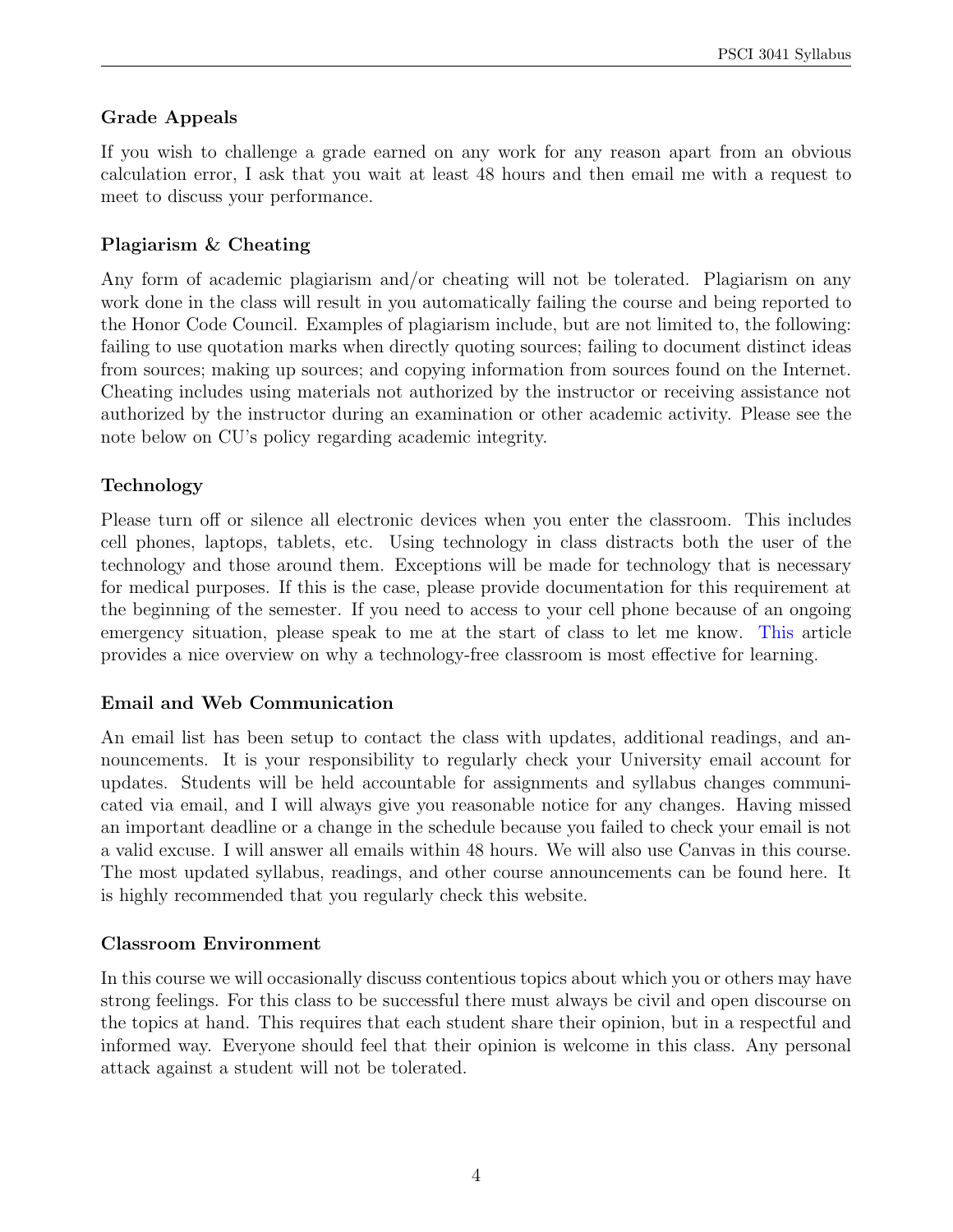# University Policies

## Disability Issues

The Americans with Disabilities Act of 1990 (ADA) provides protection from illegal discrimination for qualified individuals with disabilities. Students requesting instructional accommodations due to disabilities must provide documentation of disabilities to arrange for such accommodations. If you qualify for accommodations because of a disability, please submit your accommodation letter from Disability Services to me in a timely manner so that your needs can be addressed. Disability Services determines accommodations based on documented disabilities in the academic environment. Information on requesting accommodations is located on the [Dis](https://www.colorado.edu/disabilityservices/students)[ability Services website.](https://www.colorado.edu/disabilityservices/students) Contact Disability Services at 303-492-8671 or dsinfo@colorado.edu for further assistance. If you have a temporary medical condition or injury, see [Temporary](https://www.colorado.edu/disabilityservices/students/temporary-medical-conditions) [Medical Conditions](https://www.colorado.edu/disabilityservices/students/temporary-medical-conditions) under the Students tab on the Disability Services website.

## Religious Observances

The University of Colorado acknowledges a legal and a moral obligation to accommodate all students who must be absent from classes or scheduled exams in order to observe religious holidays. If you have a religiously-based conflict with classes or exams you must, by the end of the third week of class, notify me and arrange to make up missed work. Please see [this website](http://www.colorado.edu/policies/fac_relig.html) for campus religiously-based conflict policies.

## Sexual Misconduct, Harassment, & Discrimination

The University of Colorado Boulder (CU Boulder) is committed to fostering a positive and welcoming learning, working, and living environment. CU Boulder will not tolerate acts of sexual misconduct (including sexual assault, exploitation, harassment, dating or domestic violence, and stalking), discrimination, and harassment by members of our community. Individuals who believe they have been subject to misconduct or retaliatory actions for reporting a concern should contact the Office of Institutional Equity and Compliance (OIEC) at 303-492-2127 or cureport@colorado.edu. Information about the OIEC, university policies, [anonymous report](https://cuboulder.qualtrics.com/jfe/form/SV_0PnqVK4kkIJIZnf)[ing,](https://cuboulder.qualtrics.com/jfe/form/SV_0PnqVK4kkIJIZnf) and the campus resources can be found on the [OIEC website.](https://www.colorado.edu/institutionalequity/)

Please know that faculty and instructors have a responsibility to inform OIEC when made aware of incidents of sexual misconduct, discrimination, harassment and/or related retaliation, to ensure that individuals impacted receive information about options for reporting and support resources.

## Honor Code, Classroom Behavior, & Academic Integrity

All students enrolled in a University of Colorado Boulder course are responsible for knowing and adhering to the Honor Code. Violations of the policy may include: plagiarism, cheating, fabrication, lying, bribery, threat, unauthorized access to academic materials, clicker fraud, submitting the same or similar work in more than one course without permission from all course instructors involved, and aiding academic dishonesty. All incidents of academic misconduct will be reported to the Honor Code (honor@colorado.edu); 303-492-5550). Students who are found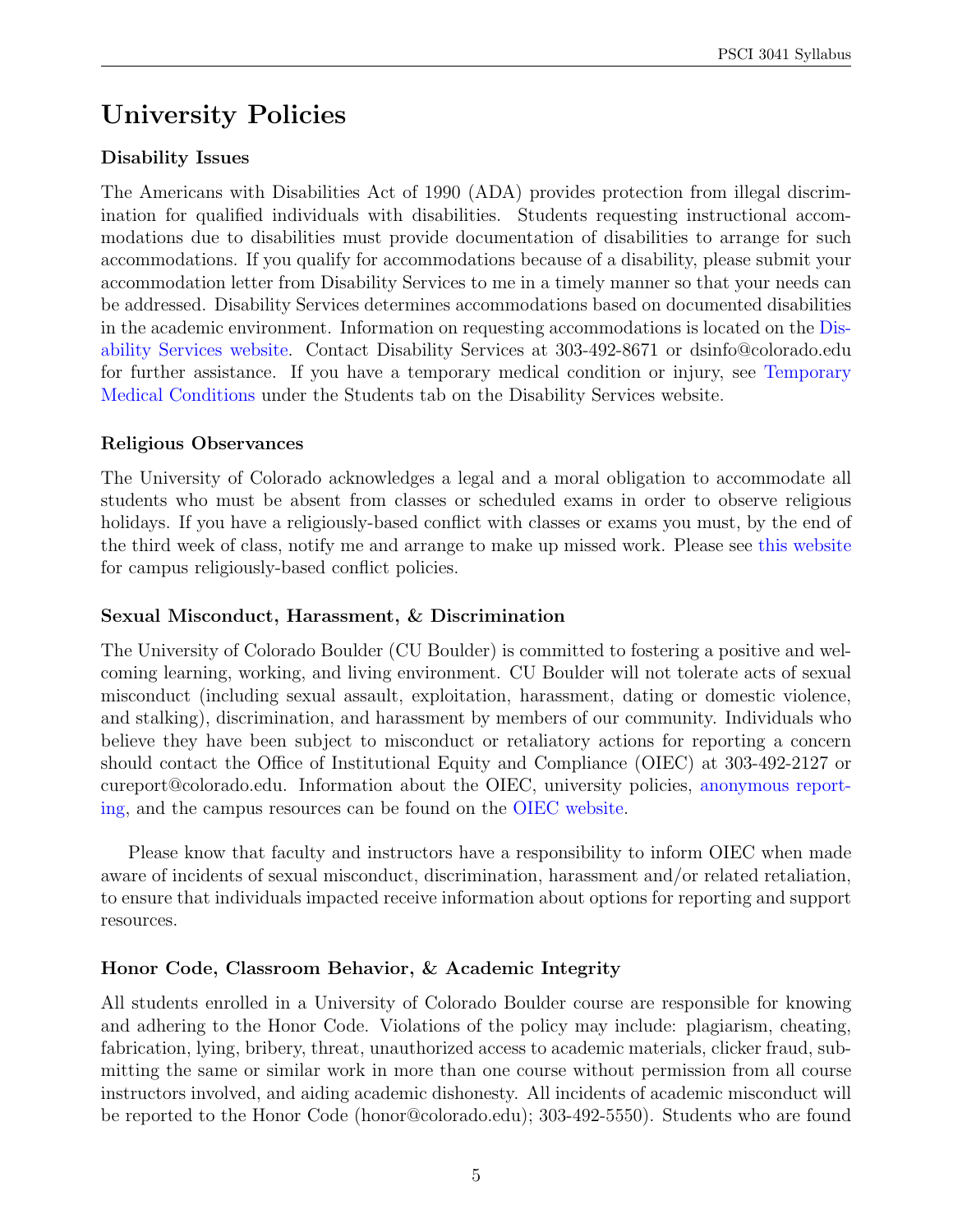responsible for violating the academic integrity policy will be subject to nonacademic sanctions from the Honor Code as well as academic sanctions from the faculty member. Additional information regarding the Honor Code academic integrity policy can be found at the [Honor Code](https://www.colorado.edu/osccr/honor-code) [Office website.](https://www.colorado.edu/osccr/honor-code)

Students and faculty each have a responsibility to maintain an appropriate learning environment. Those who fail to adhere to appropriate standards of behavior may be subject to discipline. Professional courtesy and sensitivity are always important, but especially so with respect to individuals and topics dealing with differences of race, culture, religion, sexual orientation, gender, and nationality. Class rosters are provided to the instructor with each student's legal name. I will gladly honor your request to address you by an alternate name or gender pronoun. Please advise me of this preference early in the semester so that I may make changes to my records. Please visit the websites for [classroom behavior](http://www.colorado.edu/policies/classbehavior.html) and [student affairs](http://www.colorado.edu/studentaffairs/judicialaffairs/code.html#student_code) policies for more information.

Finally, cheating is not acceptable in this course; make sure to do your own work. Students of the University of Colorado at Boulder are responsible for knowing and adhering to the academic integrity policy of this institution, which can be found [here.](http://www.colorado.edu/policies/acadinteg.html) For the purposes of this course, I will not tolerate plagiarism or cheating of any kind. All work MUST be your own and that work must be correctly cited.

## Course Outline

#### Week 1: Foundations and the Evolution of Congress (8/28, 8/30)

- Tuesday, 8/28 Class introduction
	- $-$  DOLS, Ch.1, pp.3-9 & Ch.2 (all)
- Thursday,  $8/30$  The Roots of Congress (No class APSA Conference)
	- Skim Jeffrey Toobin, ["Our Broken Constitution."](http://www.law.uh.edu/faculty/eberman/conlaw/Toobin.pdf) The New Yorker, December 9, 2013.
	- James Madison, [Federalist 51](http://avalon.law.yale.edu/18th_century/fed51.asp) and [Federalist 10](http://avalon.law.yale.edu/18th_century/fed10.asp)

#### Week 2: Congress and its Constituencies  $(9/4, 9/6)$

- Tuesday,  $9/4$  "Hillstyles"
	- DOLS, Ch.5
- Thursday,  $9/6$  "Homestyles"
	- DO, Ch. 5
	- Fenno, Richard. 1977. "U.S. House Members in Their Constituencies: An Exploration." American Political Science Review 71 (3): 883-917.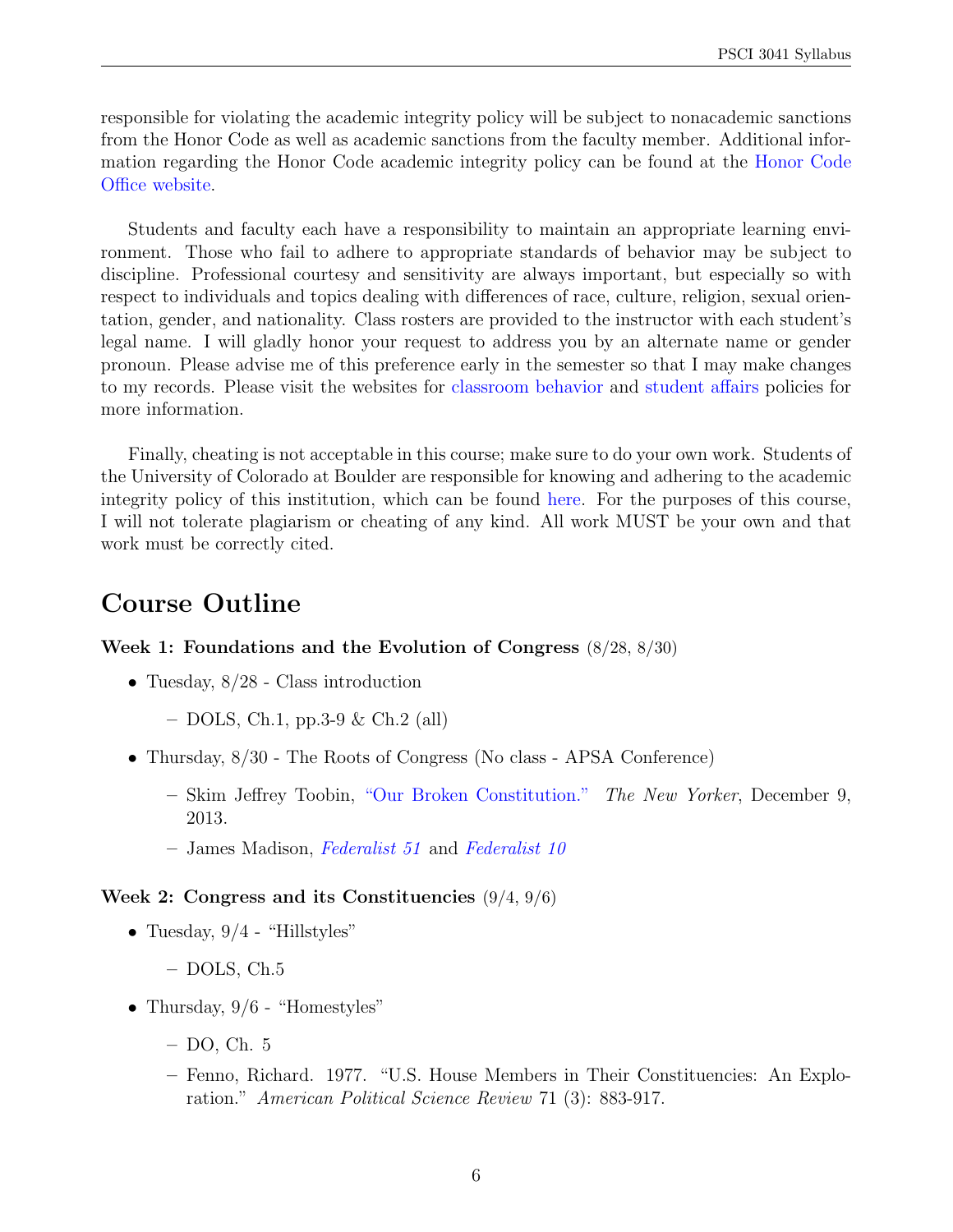#### Week 3: Congressional Elections: Recruitment and Candidacy (9/11, 9/13)

- Tuesday,  $9/11$  Apportionment & Districting
	- DOLS, Ch. 3, pp. 43-57
	- Skim Richard Hanson, ["The Supreme Court Case That Could Transform Politics."](https://www.politico.com/magazine/story/2018/03/26/supreme-court-gerrymandering-217710) Politico, March 26, 2017.
	- For fun, visit FiveThirtyEight's ["Atlas of Redistricting"](https://projects.fivethirtyeight.com/redistricting-maps/)
- Thursday,  $9/13$  Nominations & Candidacy
	- DOLS, Ch. 3, pp. 62-70
	- Part 1, Mayhew, David. 1974. Congress: The Electoral Connection. New Haven: Yale University Press. (Excerpt on Canvas)

#### Week 4: Congressional Elections: Campaigns, Voters, and Outcomes (9/18, 9/20)

- Tuesday,  $9/18$  Campaigns & Voters
	- DOLS, Ch. 4
- Thursday,  $9/20$  Incumbency & Electoral Outcomes
	- DO, Ch. 3
	- Jacobson, Gary. 1977. "The Marginals Never Vanished: Incumbency and Competition in Elections to the U.S. House of Representatives, 1952-82." American Journal of Political Science 31 (1): 126-141.

#### Week 5: Political Parties and Leadership (9/25, 9/27)

- Tuesday,  $9/25$  Leaders and Coalitions
	- DOLS, Ch. 6
- Thursday,  $9/27$  Party Government
	- DO, Ch. 7
	- Rohde, David and John Aldrich. 2000. "The Consequences of Party Organization in the House: The Role of the Majority and Minority Parties in Conditional Party Government." in Polarized Politics: Congress and the President in a Partisan Era, Ed. by Jon Bond and Richard Fleischer. Washington, DC: CQ Press. (Excerpt on Canvas)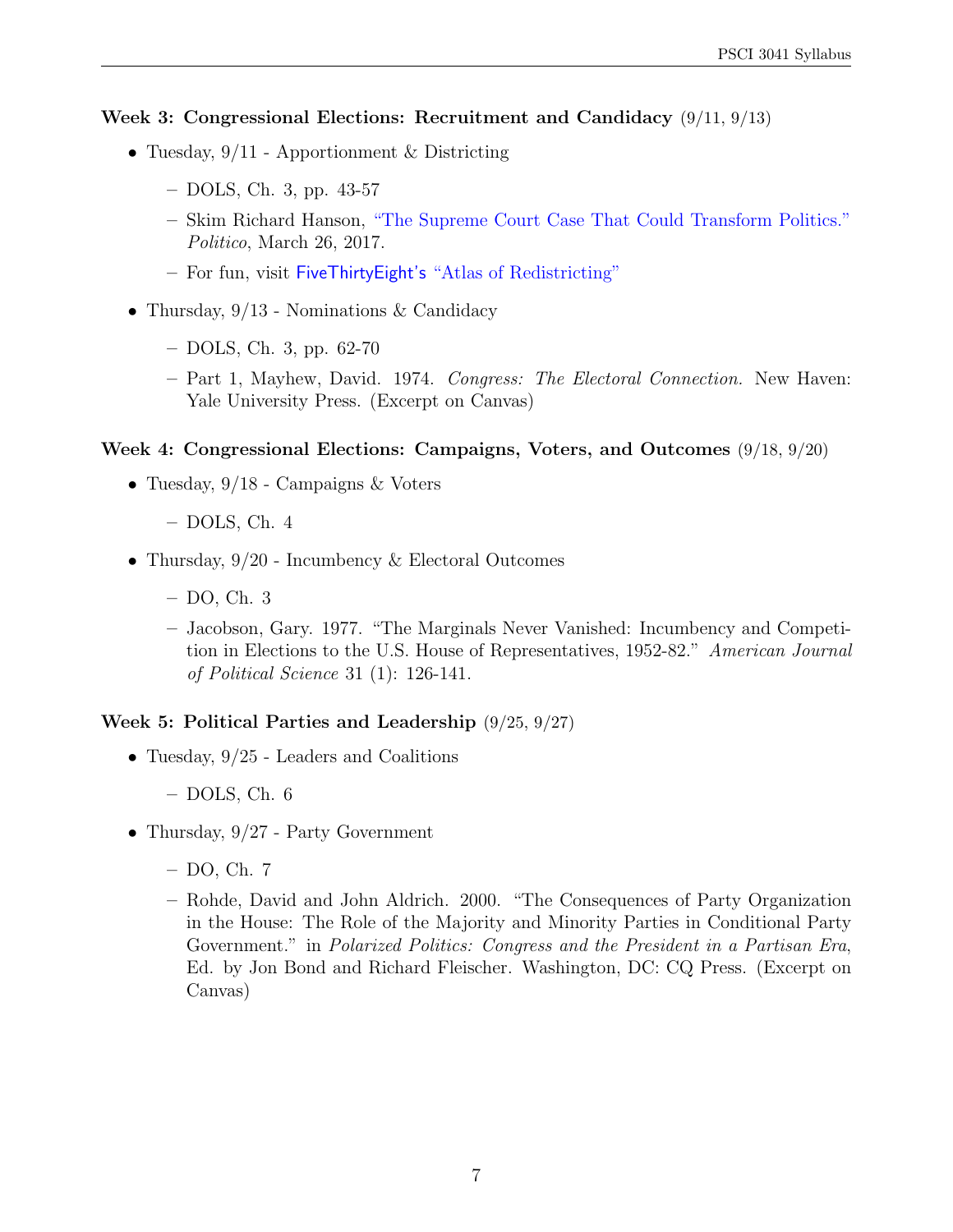#### Week 6: Polarization In and Around Congress (10/2, 10/4)

- Tuesday,  $10/2$  Causes of Polarization
	- Theriault, Sean. 2006. "Party Polarization in the U.S. Congress: Member Replacement and Member Adaptation." Party Politics 12 (4): 483-503.
	- For fun, visit [Voteview Blog](https://voteviewblog.com/) website
- Thursday,  $10/4$  Consequences of Polarization
	- DO, Ch. 8
	- Ch. 6, Binder, Sarah. 2003. Stalemate: Causes and Consequences of Legislative Gridlock. Washington, DC: CQ Press. (Excerpt on Canvas)

#### Week 7: Congressional Committees (10/9, 10/11)

- Tuesday,  $10/9$  Committees as "Little Legislatures"
	- DOLS, Ch. 7
- Thursday,  $10/11$  MIDTERM

#### Week 8: "Textbook" Lawmaking in Congress (10/16, 10/18)

- Tuesday,  $10/16$  House Rules and Procedures
	- DOLS, Ch. 8, pp. 219-244
- Thursday,  $10/18$  Senate Rules and Procedures
	- DOLS, Ch. 8, pp. 245-259

#### Week 9: "Unorthodox" Lawmaking in Congress (10/23, 10/25)

- Tuesday,  $10/23$  Alternatives to *Schoolhouse Rock!* Lawmaking
	- Ch. 1-2, Barbara Sinclair. 2016. Unorthodox Lawmaking: New Legislative Processes in the U.S. Congress. Washington, DC: CQ Press. (Excerpts on Canvas)
	- Adler, E. Scott, Stefani Langehennig, and Ryan Bell. 2018. "Congressional Capacity and Reauthorizations." Working paper.
- Thursday,  $10/25$  Drawbacks of "Unorthodox" Lawmaking
	- Ch. 8, Barbara Sinclair. 2016. Unorthodox Lawmaking: New Legislative Processes in the U.S. Congress. Washington, DC: CQ Press. (Excerpt on Canvas)
	- Skim Yoni Appelbaum, ["America's Fragile Constitution."](https://www.theatlantic.com/magazine/archive/2015/10/our-fragile-constitution/403237/) The Atlantic, October 2015.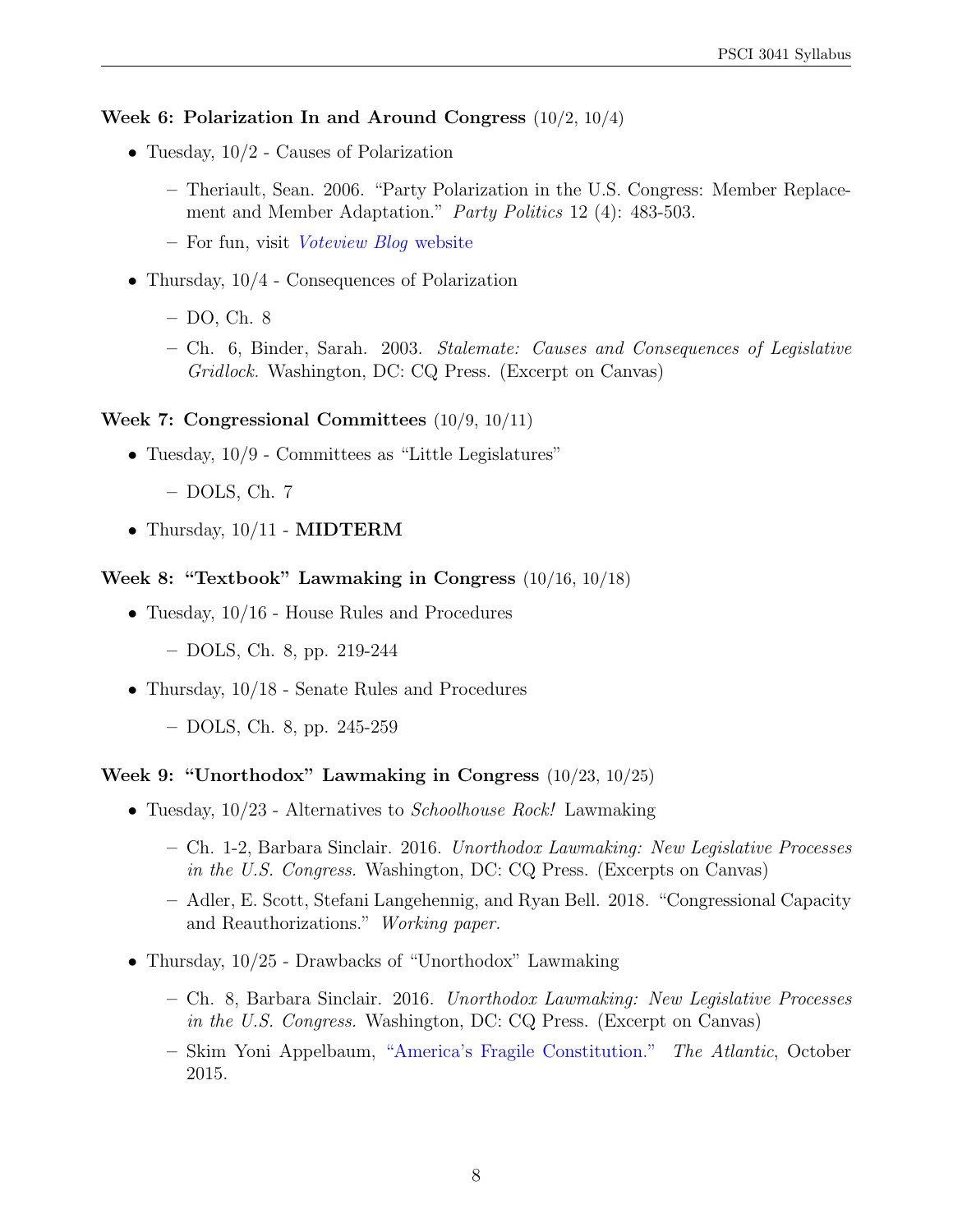#### Week 10: Deliberating, Bargaining, and Decision-Making in Congress (10/30, 11/1)

- Tuesday, 10/30 Determining the Agenda
	- DOLS, Ch. 9, pp. 285-289
	- Ch.5, Adler, E. Scott and John Wilkerson. 2012. Congress and the Politics of Problem Solving. New York: Cambridge University Press. (Excerpt on Canvas)
- Thursday, 11/1 How and Why Decisions are Made
	- DOLS, Ch. 9, pp. 261-285

#### Week 11: Congress and the Executive Branch (11/6, 11/8)

- Tuesday,  $11/6$  Bargaining and Conflict
	- DOLS, Ch. 10
	- DO, Ch. 15
	- For fun, a thought piece on ["The Broken Check and Balance"](https://www.theatlantic.com/politics/archive/2017/10/republicans-in-congress-youve-got-another-chance/544466/) by James Fallows of The Atlantic (October 31, 2017).
- Thursday, 11/8 Congress and National Security
	- DOLS, Ch. 15

#### Week 12: Congress and the Courts (11/13, 11/15)

- Tuesday,  $11/13$  -
	- DOLS, Ch. 12
- Thursday,  $11/15$  -
	- DO, Ch. 16
	- Skim Mickey Edwards, [We No Longer Have Three Branches of Government.](https://www.politico.com/magazine/story/2017/02/three-branches-government-separation-powers-executive-legislative-judicial-214812) Politico, February 27, 2017.

#### Week 13: NO CLASS (11/20, 11/22)

• Fall Break & Thanksgiving

#### Week 14: Congress and Organized Interests (11/27, 11/29)

- Tuesday,  $11/27$  Pluralism and Group Interests
	- DOLS, Ch. 15, pp. 375-389
- Thursday,  $11/29$  The Politics of Lobbying
	- DOLS, Ch. 15, pp. 390-397